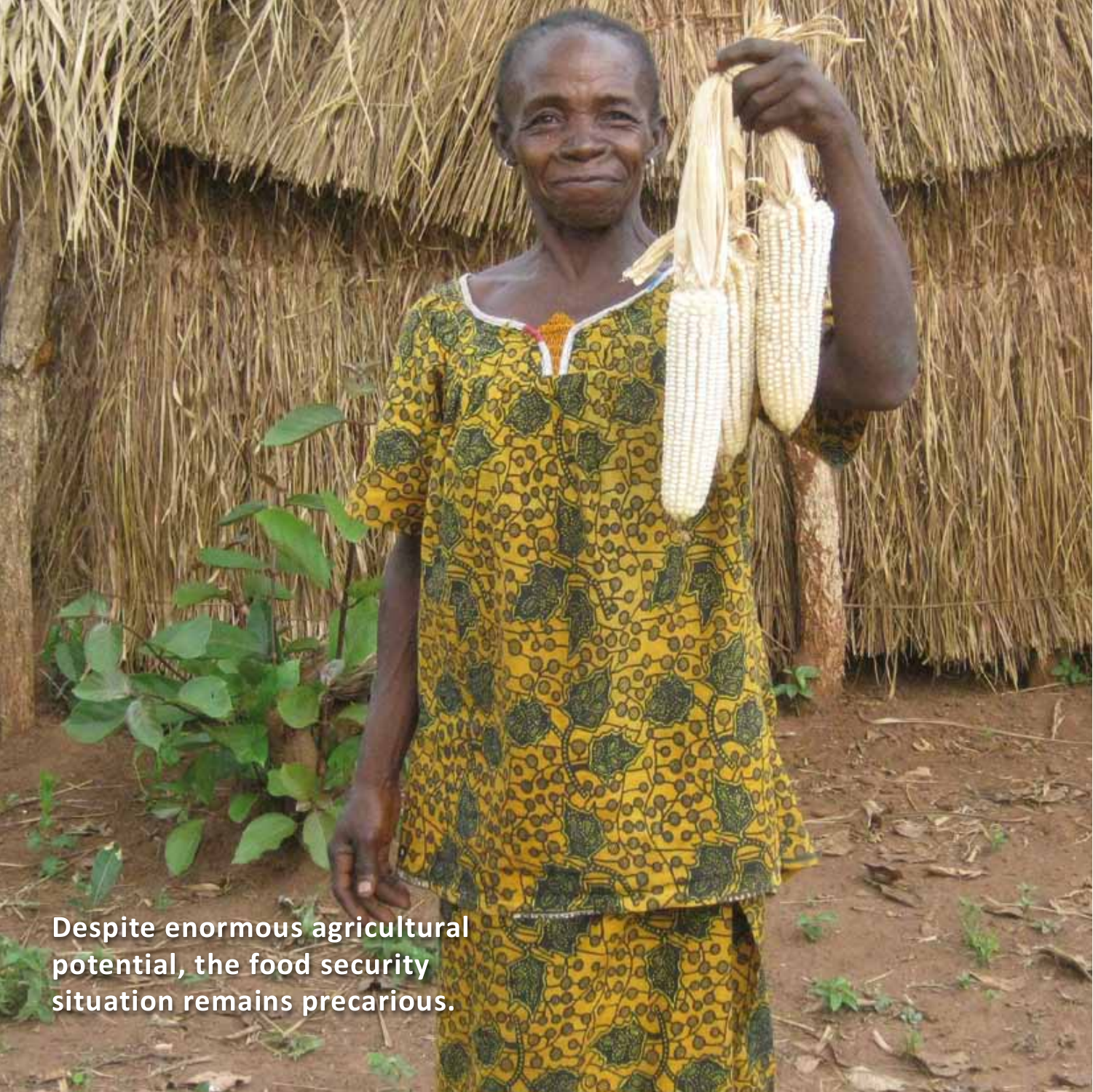# Central African Republic

#### **Background**

The unstable political climate in the Central African Republic continues to impact negatively on security. The national election, initially scheduled for April 2010, has been repeatedly postponed and is now foreseen for early 2011. The peace process remains challenging, with some rebel groups yet to sign the peace agreement and the Disarmament, Demobilization, and Reintegration process proceeding at a slow pace.

During 2010, rebel groups both within and outside of the peace process have launched a number of attacks resulting in displacement in the northeastern areas of the country. The Ugandan Lord's Resistance Army (LRA), initially present in the southeast region, has extended its area of interest in the north and northeast. Persistent attacks in the rural areas have forced villagers to flee their homes and take refuge in the bush and towns near the national forces.

In this context, humanitarian access is subject to restrictions. In the LRA-affected areas, security measures have been reinforced for humanitarian operators to be able to deliver assistance to 25 000 internally displaced persons(IDPs) and refugees, especially in the southeast prefectures. On the other hand, in the northeast, the withdrawal of the United Nations Missions in the Central African Republic and Chad may have negative consequences on humanitarian access.

Moreover, the country remains one of the poorest in the world, increasingly caught up in the conflicts affecting neighbouring countries. Upcoming 2011 political events, such as the Democratic Republic of the Congo's election and Southern Sudan's referendum, may also affect the Central African Republic's security situation, resulting in serious humanitarian consequences in the border areas.

#### **Challenges facing food security and livelihoods**

Despite enormous agricultural potential, the food security situation in the Central African Republic remains precarious. The volatile political context, widespread poverty, high food prices and low agricultural production have had a serious impact on malnutrition levels. The number of vulnerable people is estimated at 700 000, which includes 192 000 IDPs and 24 690 refugees.

Owing to the continuous conflicts and the insecurity prevailing in the northern and southeastern areas, farmers have limited access to productive capital. HIV/AIDS is spreading from the towns to rural areas, and as a result, the workforce has declined sharply, reducing agricultural production and household incomes. This has left many, particularly the most vulnerable groups, at risk of malnutrition and food insecurity.

The livestock sector is crucial for local livelihoods, but with increased insecurity, it will continue to be severely penalized throughout 2011. Many animals have been stolen, and conflicts between farmers and herders are a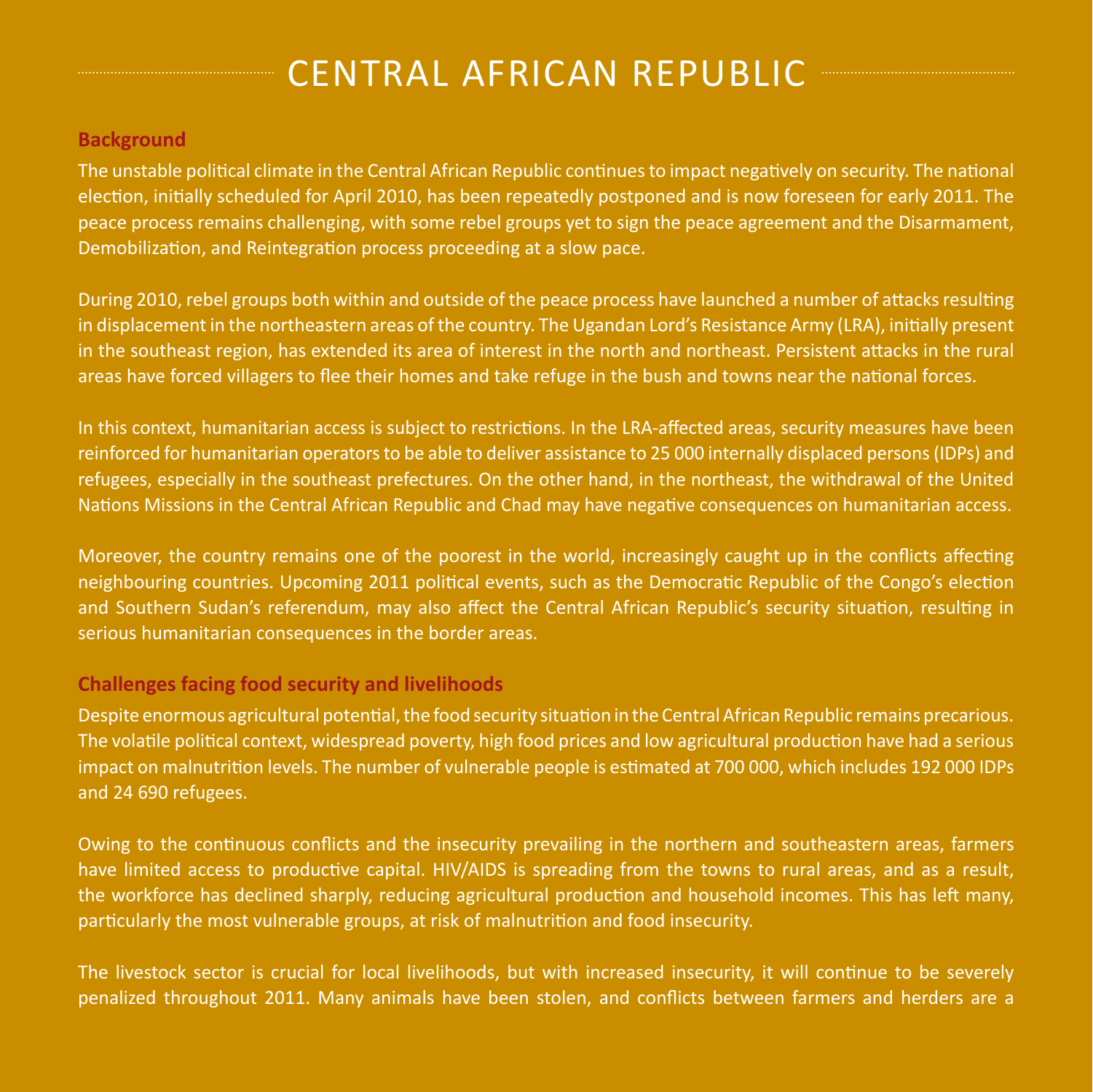recurring problem, with many herders fleeing the country. In addition, herds have been decimated by diseases, jeopardizing the livelihoods of many farming families.

The effects of the global economic crisis have also crippled the purchasing power of entire communities, leaving them with limited access to foodstuff. The diversity of food available in the markets is limited and the price of food and agricultural inputs remains high. As part of the 2011 CAP, the Food Security Cluster aims to ameliorate these problems through better access to food and markets, increased agricultural production and capacity building.

#### **FAO response**

The agriculture and livestock sector plays an important role in the income, food security and nutrition of vulnerable households. Given the vast amounts of unused cultivable land, there is strong potential to grow food and produce seed to mitigate the effects of the country's protracted crisis, even in the zones where insecurity is still high. In order to support families affected by ongoing insecurity, FAO plans to strengthen the capacity of 5 000 households to grow vegetables and provide safe and quality food to the urban markets. With donor support, FAO will also distribute agricultural tools and seeds to over 4 000 households, and goats and poultry to over 1 000 households. The beneficiaries will also receive training in agricultural production, veterinary support and basic materials to build shelters for animals. In addition, FAO plans to bolster farming-capacity growth through support to local government counterparts.

As the lead agency for the food security sector, FAO will continue its efforts to promote the Integrated Food Security and Humanitarian Phase Classification (IPC) tool in 2011 to enable the humanitarian community to improve planning and response. Support will also be provided for the collection and analysis of food security data, publication of information for partners, reinforcing the national IPC working group and creating IPC subregional working groups.

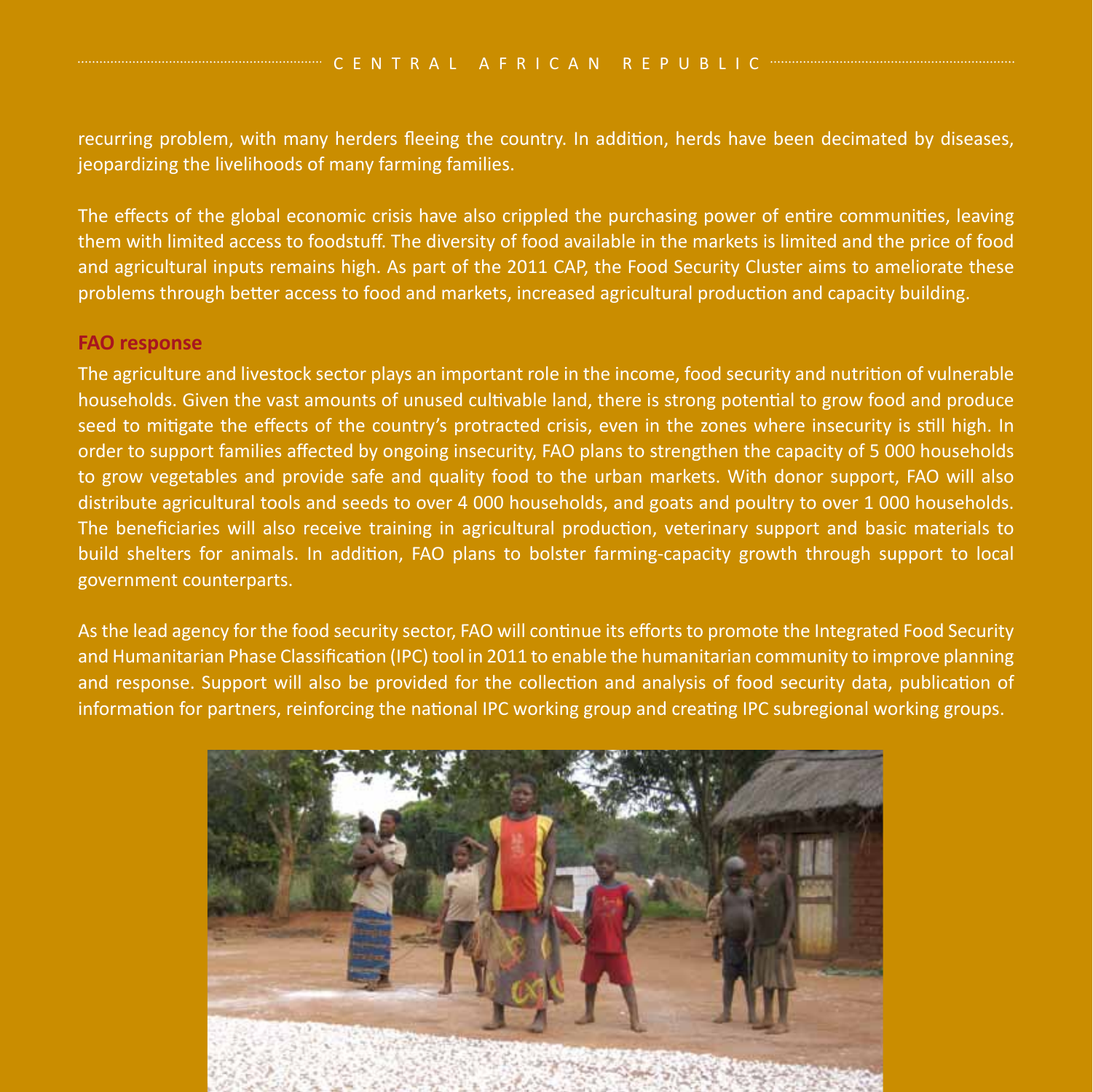## **PROPOSALS: FAO Emergency and Rehabilitation Assistance Total funding requested: USD 1 117 860**

| Improving food security and household income through small animal breeding |                                                                                                                                                                                                                                                                                                                                                                                                                                                                                                                      |  |
|----------------------------------------------------------------------------|----------------------------------------------------------------------------------------------------------------------------------------------------------------------------------------------------------------------------------------------------------------------------------------------------------------------------------------------------------------------------------------------------------------------------------------------------------------------------------------------------------------------|--|
| Objectives:                                                                | To improve food security through small animal breeding.                                                                                                                                                                                                                                                                                                                                                                                                                                                              |  |
| Activities:                                                                | Provide ten goats (eight females and two males) and ten poultry units for a total of 1 000 goats and 1 000 poultry<br>units to households; procure and distribute veterinary supplies; carry out vaccination and veterinary follow-up;<br>train beneficiaries in herd management and local fodder production/conservation by Government veterinarians<br>covering the target areas; provide basic materials to build shelters; and reinforce the institutional and technical<br>capacity of Government counterparts. |  |
| <b>Beneficiaries:</b>                                                      | 1 000 vulnerable households in remote areas.                                                                                                                                                                                                                                                                                                                                                                                                                                                                         |  |
| Implementing partners:                                                     | ANDE, NGOS.                                                                                                                                                                                                                                                                                                                                                                                                                                                                                                          |  |
| Duration:                                                                  | January 2011 - December 2011.                                                                                                                                                                                                                                                                                                                                                                                                                                                                                        |  |
| Funds requested:                                                           | USD 233 750.                                                                                                                                                                                                                                                                                                                                                                                                                                                                                                         |  |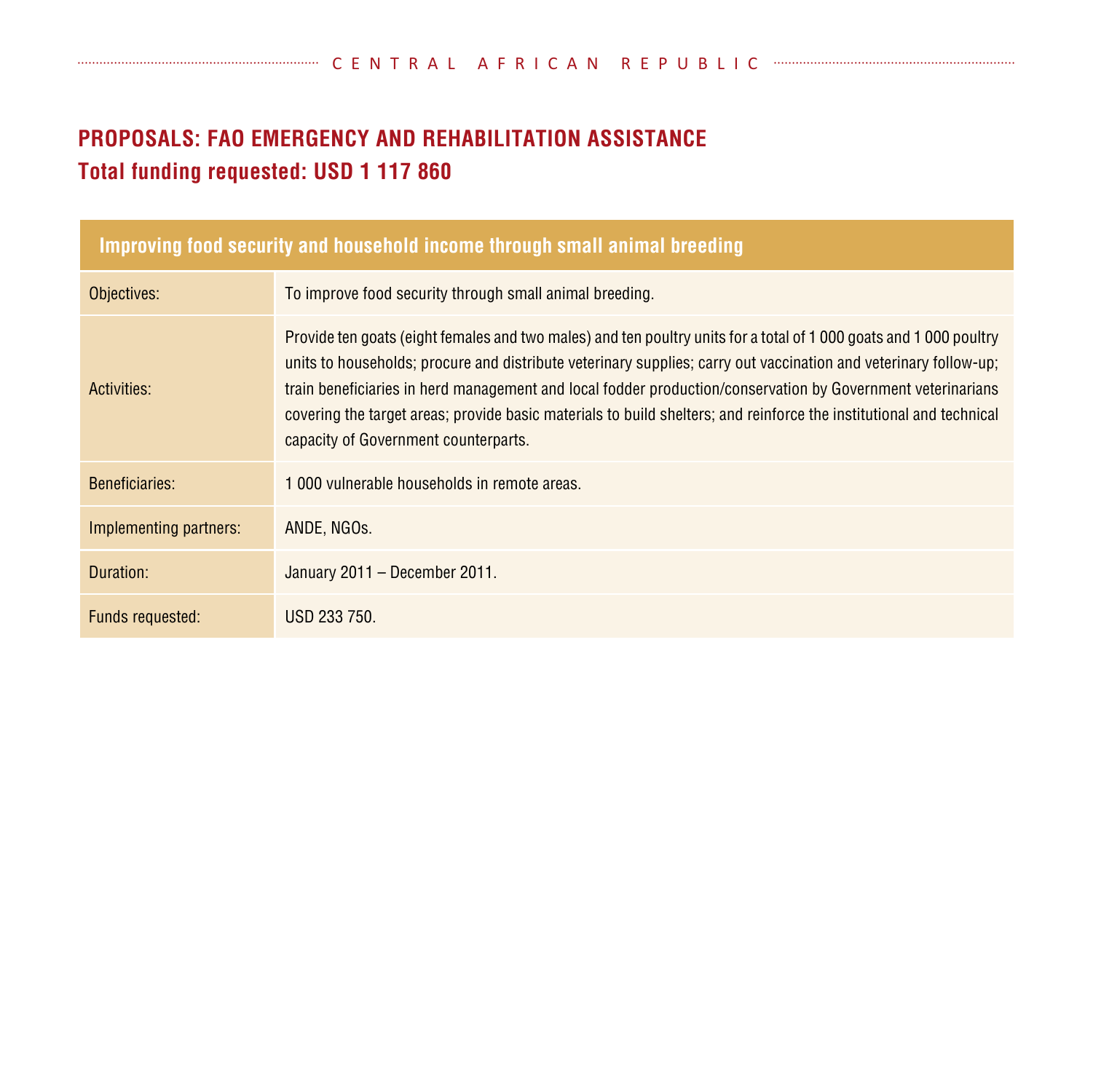| <b>Food security monitoring system</b> |                                                                                                                                                                                                                                                                                |  |
|----------------------------------------|--------------------------------------------------------------------------------------------------------------------------------------------------------------------------------------------------------------------------------------------------------------------------------|--|
| Objectives:                            | To consolidate the national food security monitoring system and implement the IPC tool.                                                                                                                                                                                        |  |
| Activities:                            | Collect and analyse primary data from the entire country and publish information for partners; reinforce the<br>national IPC working group and create IPC subregional working groups; and continue analysis based on food<br>security data and information from other sectors. |  |
| <b>Beneficiaries:</b>                  | Humanitarian actors.                                                                                                                                                                                                                                                           |  |
| Implementing partners:                 | The Government, humanitarian community.                                                                                                                                                                                                                                        |  |
| Duration:                              | January - December 2011.                                                                                                                                                                                                                                                       |  |
| Funds requested:                       | USD 213 814.                                                                                                                                                                                                                                                                   |  |

## **Improving livelihoods through support to vegetable and staple food crop production**

| Objectives:            | To provide assistance to households in order to allow them to produce food for consumption by the family<br>members and have access to the market by growing market-oriented food.                      |
|------------------------|---------------------------------------------------------------------------------------------------------------------------------------------------------------------------------------------------------|
| Activities:            | Acquire quality agricultural inputs for staple foods and vegetables; identification of vulnerable households;<br>distribution of tools and seeds; and follow-up and training of beneficiary households. |
| Beneficiaries:         | 4 000 households (including 4 000 women and 8 000 children).                                                                                                                                            |
| Implementing partners: | ADA. NGOS.                                                                                                                                                                                              |
| Duration:              | January - December 2011.                                                                                                                                                                                |
| Funds requested:       | USD 180 411.                                                                                                                                                                                            |